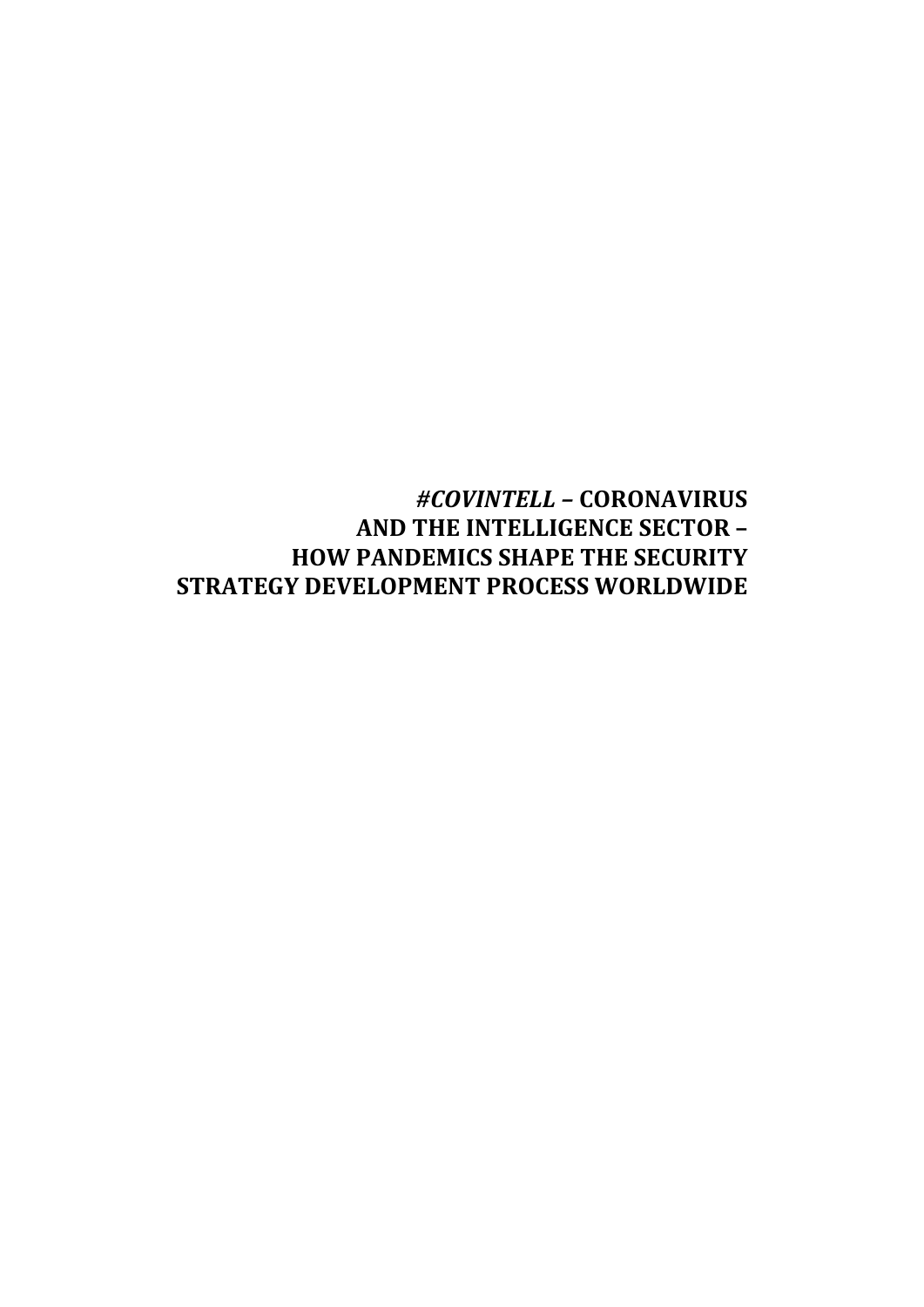# **HEALTH CRISIS – BEYOND UNCERTAINTY AND CHALLENGES Mihail PĂDURARU\***

#### **Abstract:**

*On 31 December 2019, the World Health Organization - China Country Office was informed about pneumonia cases of unknown aetiology (unknown cause) detected in Wuhan City, Hubei Province of China (WHO, 2020). That was the beginning of a new health crisis, with subsequent global effects.* 

*This crisis exceeds the analytical capacity of health experts and finds society completely unprepared to put in place interdisciplinary teams capable of making complex analyses or epidemiological models with successful prognosis, applicable to concrete realities. At the same time, significant changes are expected, but many pieces of the puzzle are missing, which is why, it is difficult to map out projections outside of subjective assertions, generalities or wish list elements.* 

*In a time of great uncertainty, following the underlined aspects, which would be the most appropriate reaction of the analysis and prediction community? Which are the changes generated by the COVID-19 pandemic and which are the challenges that humanity will have to adapt to? How predictable are these changes and how durable will they be?* 

**Keywords:** *Health Crisis, Uncertainty, Risk, Scenario Analysis, New World Order*.

#### **Introduction**

The uncertain dynamics of 2020 indicated so far that the main effects of the pandemic have been to deepen and to accelerate the erosion of the global geopolitical balance and to disturb some defining aspects of the world order. Unlike its precursors SARS and MERS (WHO, 2015), SARS-CoV-2 (WHO, 2003) is more contagious than the viruses that cause seasonal flu and it can be spread much faster by the people

<sup>\*</sup> Bucharest University of Economic Studies and Directorate for Defence Industry, email: mihail.paduraru@ro-intelligence.com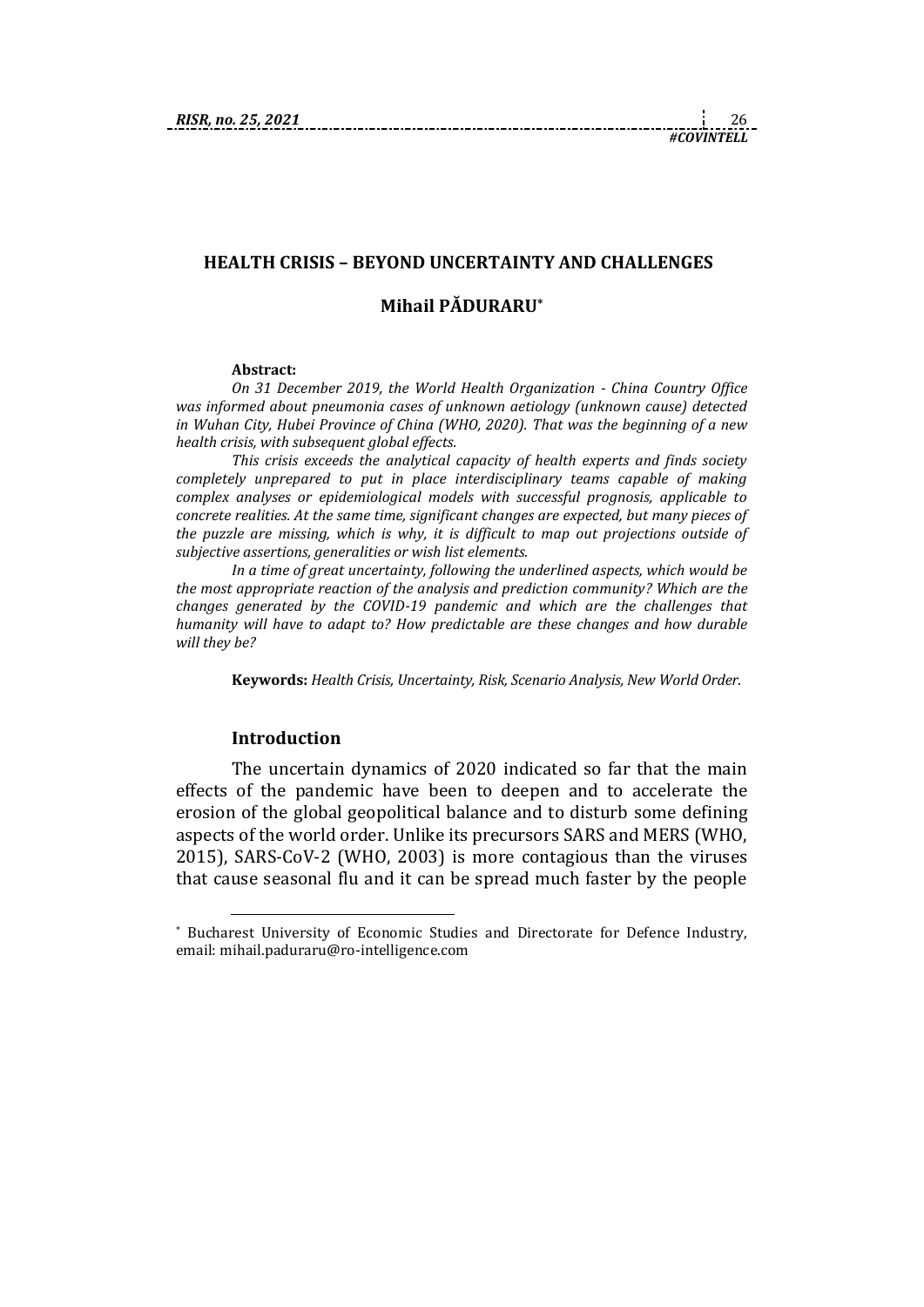| RISR. no. 25, 2021 |  |
|--------------------|--|
|                    |  |

*#COVINTELL*

who have no symptoms (asymptomatic), even from the initial stages of incubation. SARS-CoV-2 can also last from two (2) hours, up to nine (9) days on almost any surface or material, as well as in the air, on particles or suspensions (Kampf, 2020).

After the COVID-19 outbreak, the first response of the states was to set up unilateral bans, lockdowns and to strengthen national borders (Dunford, Dale, 2020). At the same time, under the influence of the pandemic, nationalist attitudes, questionable measures launched by the states and various accusations regarding the responsibility for the pandemic, supported by extensive disinformation campaigns, came into light.

Furthermore, criticism of the United Nations or the World Health Organization, led to the erosion of confidence in the international institutional framework (European Commission, 2020). Moreover, military activities in North Africa, the Middle East, the Black Sea area or the South China Sea demonstrated that the pandemic has not reduced conflicts, tensions or projections of military force.

This reality, forced the analysts tasked with making forecasts and estimates for national security risks, to substantially change the way they defined uncertainty. In this context, the analysts need to accept the climate of uncertainty and then must identify, under the condition of *coherence and objectivity,* the known and unknown elements of the equation. Hence, in order to provide some coherent, relevant and comprehensive intelligence products that reflect as clearly as possible the new realities, analysts should be able to separate reliable evidence from doubtful one, their mixture being unproductive.

The methodology used to draw up the findings of this article, follows specifically the descriptive side of predictive activities in the field of intelligence analysis. Hence, in order to clarify the subject, this research used the logical method, which represents the application of analysis and synthesis procedures, deductive and inductive argumentation, as well as the identification of causal links that make possible the explanations of the situation in terms of cause and effect.

This approach made it possible to highlight the most distinctive characteristics of the evolutions, noticed in this worrying pandemic situation generated by the SARS-CoV-2 virus, and then the related conclusions could be drawn.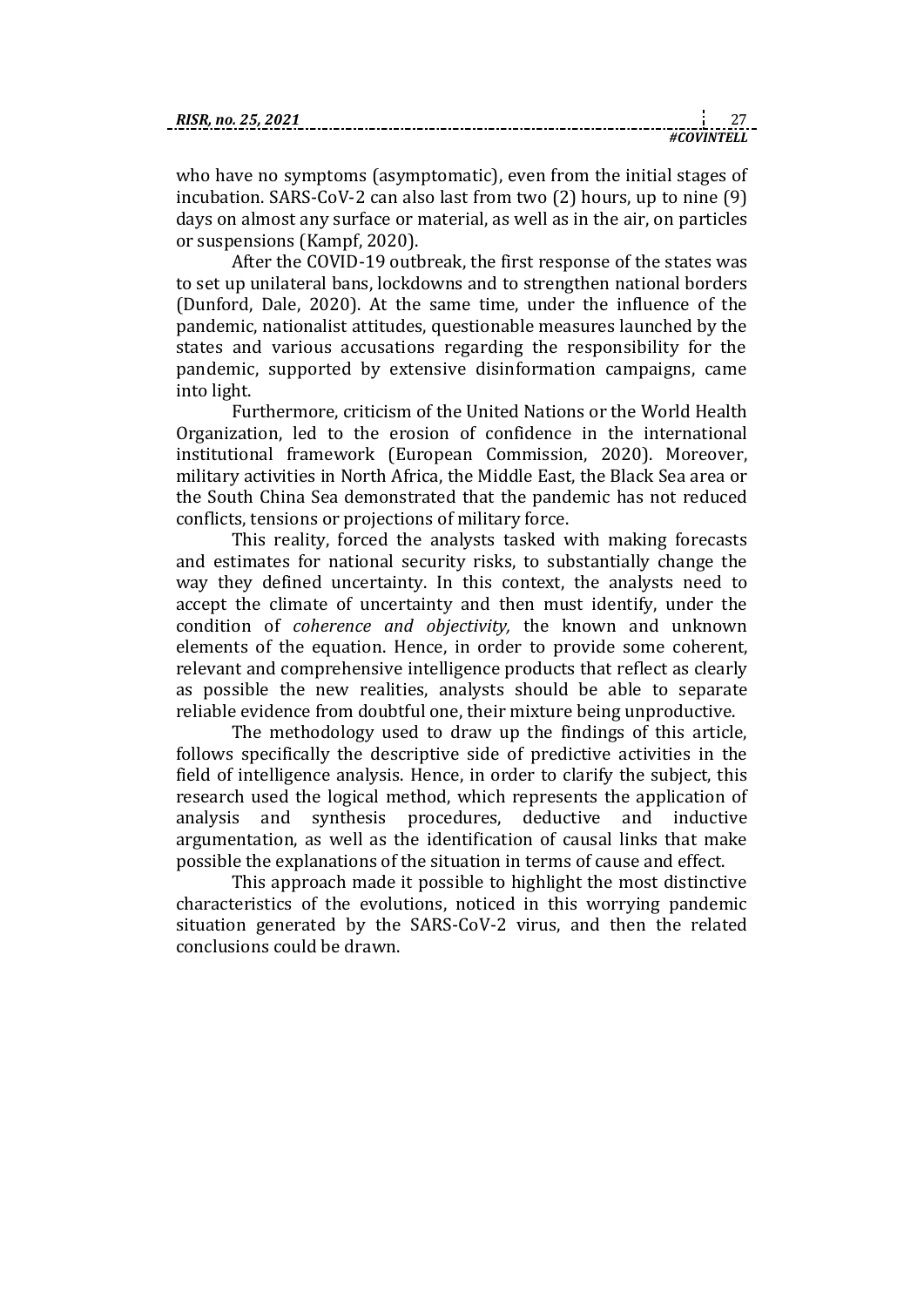#### **Uncertainty Followed by the Crisis**

First of all, the coronavirus pandemic started unexpectedly and spread virulently worldwide, but the experts must admit that this health crisis is not a *Black Swan*, but a *Game Changer (*Toderean, Celac, & Scutaru, 2020, p. 22) and more than that, experts must recognize that, there have been a number of indicators and other important data from past epidemics, which have been knowingly ignored.

*Why this potential hazard has not been taken seriously into consideration in the risk estimates?*

According to practical procedures, in most mathematical matrices used in risk analysis (Bizadea & Andrei, 2015, p. 63), as well as in *National Security risk estimates*, *the threat called epidemic (or pandemic)* was passed in the area that *is always given the least attention* and, implicitly, *the lowest resources*: *the one that brings together, threats with low probability of manifestation and relatively low impact.*



**Figure1:** 3D Risk Assessment Matrix Model (Source: Bizadea & Andrei, 2015, p. 63)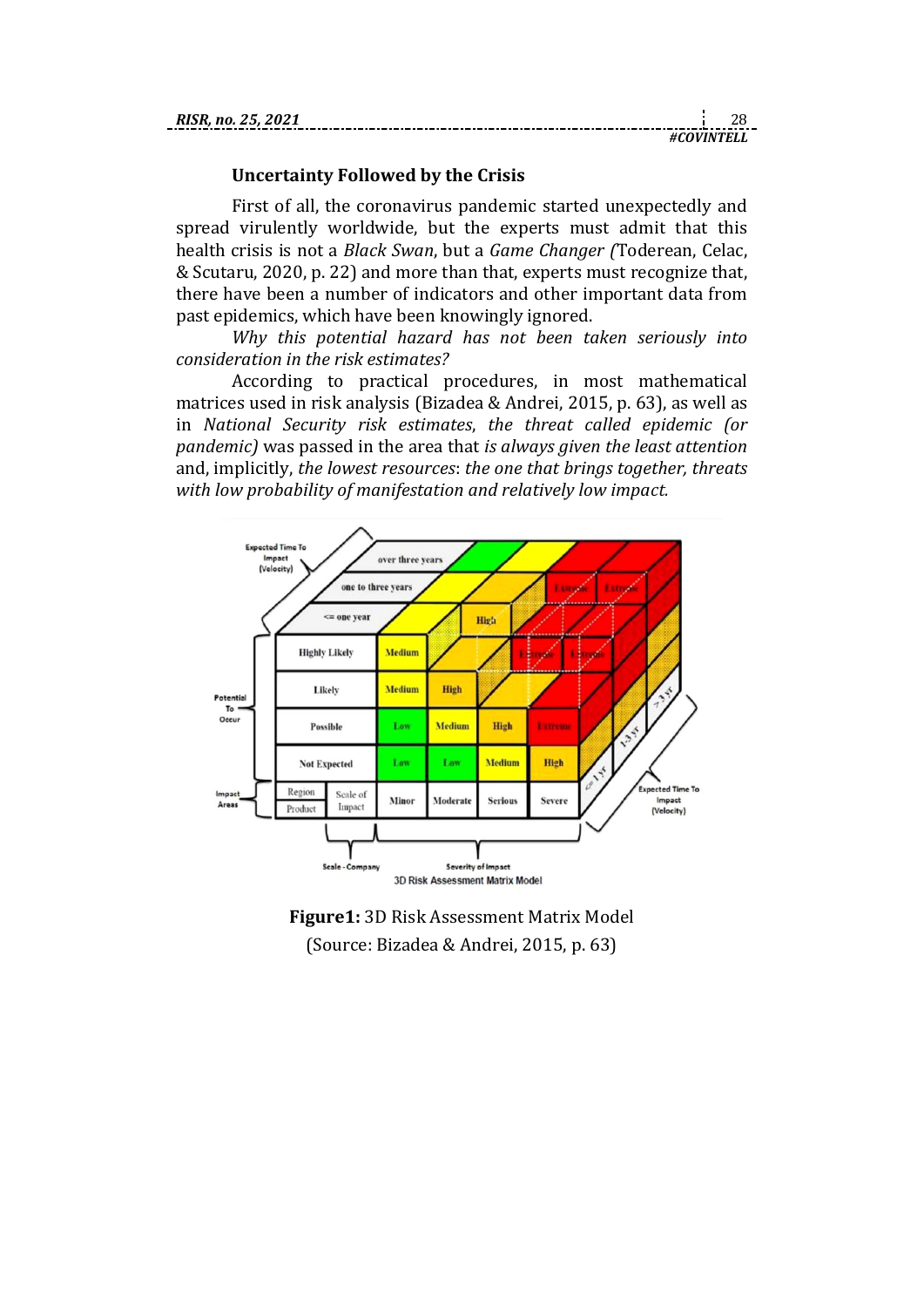| <b>RIS</b> |  |
|------------|--|
|            |  |

*The decision-making process on security matters always focuses on high probability threats, with high impact, rather than on those with a low probability and high impact.* In this context, it is impossible to predict the occurrence of a pandemic in a time-space relationship, or to estimate its duration and effects, especially since humanity has not faced many epidemics or pandemics in the recent past, so that they could be taken seriously at the present time. Following these clarifications, *the risk analysis* fundamentally places the issue of *predictability* in fragile territory located between certainty and uncertainty.

*On the one hand*, *in stable contexts* it is relatively easy to predict what is going to happen and especially what is not going to happen, so relatively slow changes or evolutions are easy to predict and understand. Hence, understanding a change and the ability to predict it are, in fact, a function of understanding the generative causes, in a cause-effect equation. *In conditions of relative stability when only a few things are changing, a moving element is relatively easy to be perceived and extrapolated.* 

*On the other hand*, this is exactly what is not happening in a crisis. By definition, a crisis is unforeseen, with disproportionate effects and unintelligible causes. In crisis situations, too many things are moving, evolving and changing, so the effects of all these changes are much more difficult to understand.

In this context, it is time for policymakers to support and consolidate the culture of strategic intelligence which should be promoted under the famous expression of Peter Schwartz in *The Art of the Long View*: "What has not been imagined, will not be foreseen (…) in time." (Schwartz, 2012)

### **Uncertainty integrated into Early Warning Systems**

In Strategic Intelligence (Toderean, Celac, & Scutaru, 2020, p. 398), uncertainty can be used as a methodological principle. Thus, the territories of uncertainty can be linked with those areas where clear data, regularities and intelligence can be identified. For example, in the Scenario Analysis Methodology, integrating different types of reasoning elements can bring cognitive pluses and applied conclusions.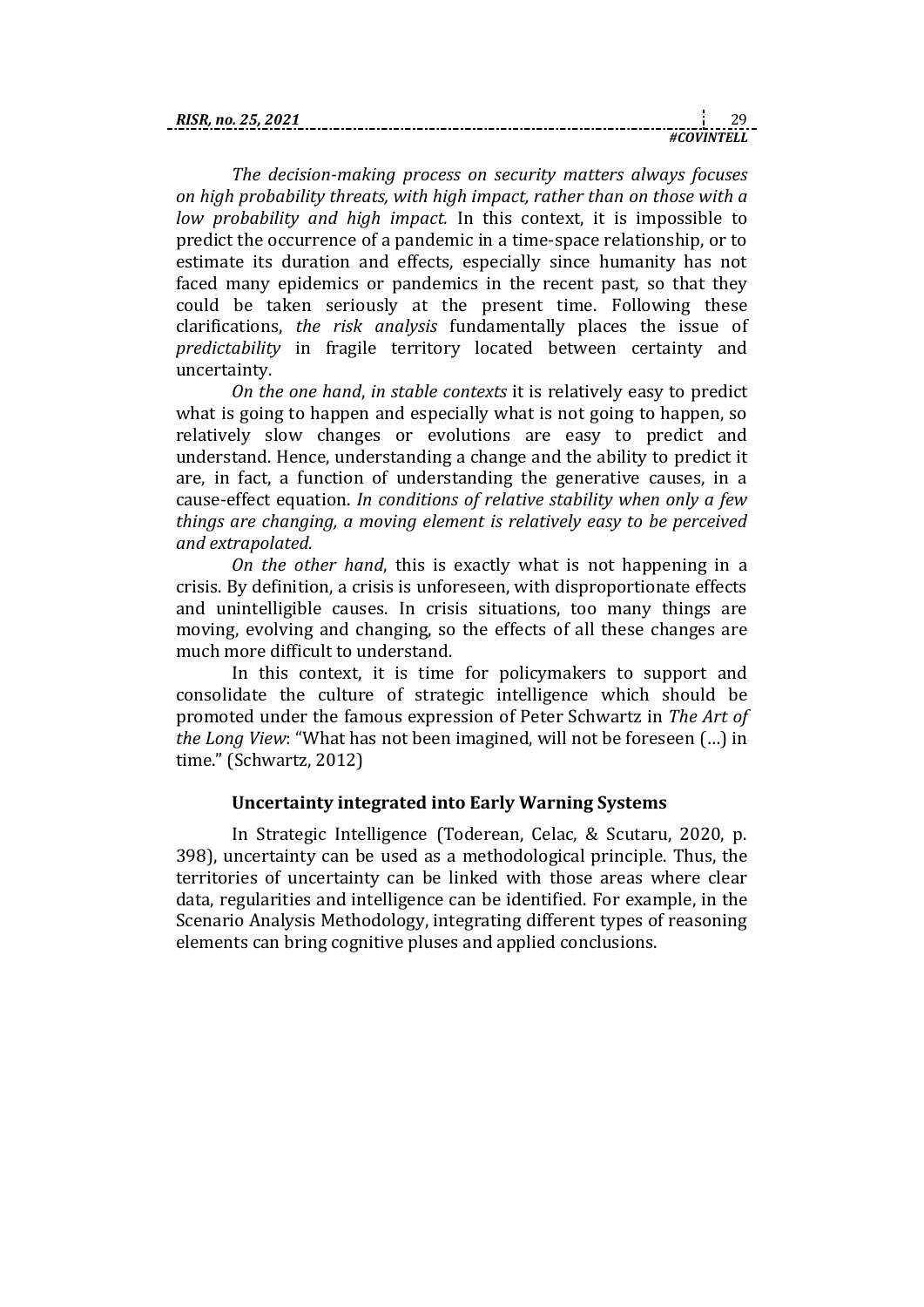| no. 25. |  |
|---------|--|
|         |  |

*Scenario theory assumes the existence of at least two alternatives that must be created. Thus, the distinction between scenarios and predictions appears, the latter being a linear development of a known, present situation.* 

According to the following experts, predictions are in fact an option, which is given the highest degree of probability chosen by the analyst from a multitude of scenarios, or, as Liza Krizan states, predictions are those hypotheses that have been *"accepted"* as the *most probable* among *several competing hypotheses*, based on the available data (Krizan, 1999).

However, Charles Doran explains that predictions, unlike scenarios, *"fail in the end because they do not develop any technique to anticipate an event when nonlinearity manifests itself"* (Doran, 1999). Therefore, *Scenario Analysis* is not just a theoretical exercise, but a complex simulation that can lead to better decisions in the long term.

I. Nitu, a well-known expert and local educator in the field of intelligence, claims that: *"In Scenario Analysis Methodology, when setting up scenarios, there must exist flexibility and openness to new atypical approaches, because when you fight against unpredictable enemies you cannot manage the situation using traditional methods.* 

*To meet these challenges, intelligence analysts must constantly change their approach in order to regard reality from multiple angles and also future generations of analysts must be prepared to cope better with future risks. It is necessary that Scenario Analysis Methodology and simulations be introduced as standard procedures in the practical activity of intelligence analysts. The future belongs to the futurists as long as they will be integrated into analysis teams ... the future belongs to both science fiction authors and directors, as well to screenwriters, who should be regularly consulted by analysts. "* (Nitu, 2018, p. 226*)*

Hence, *Scenario Analysis* can be a suitable method by which a coherent intelligence product can be achieved, by integrating data, analysing information and increasing the area of knowledge. More than that, scenario theory states that if scenarios are correctly identified, based on measurable indicators, enabling factors or inhibitors, then intervention can be made in advance, in order to maximize the likelihood that favourable scenarios will occur.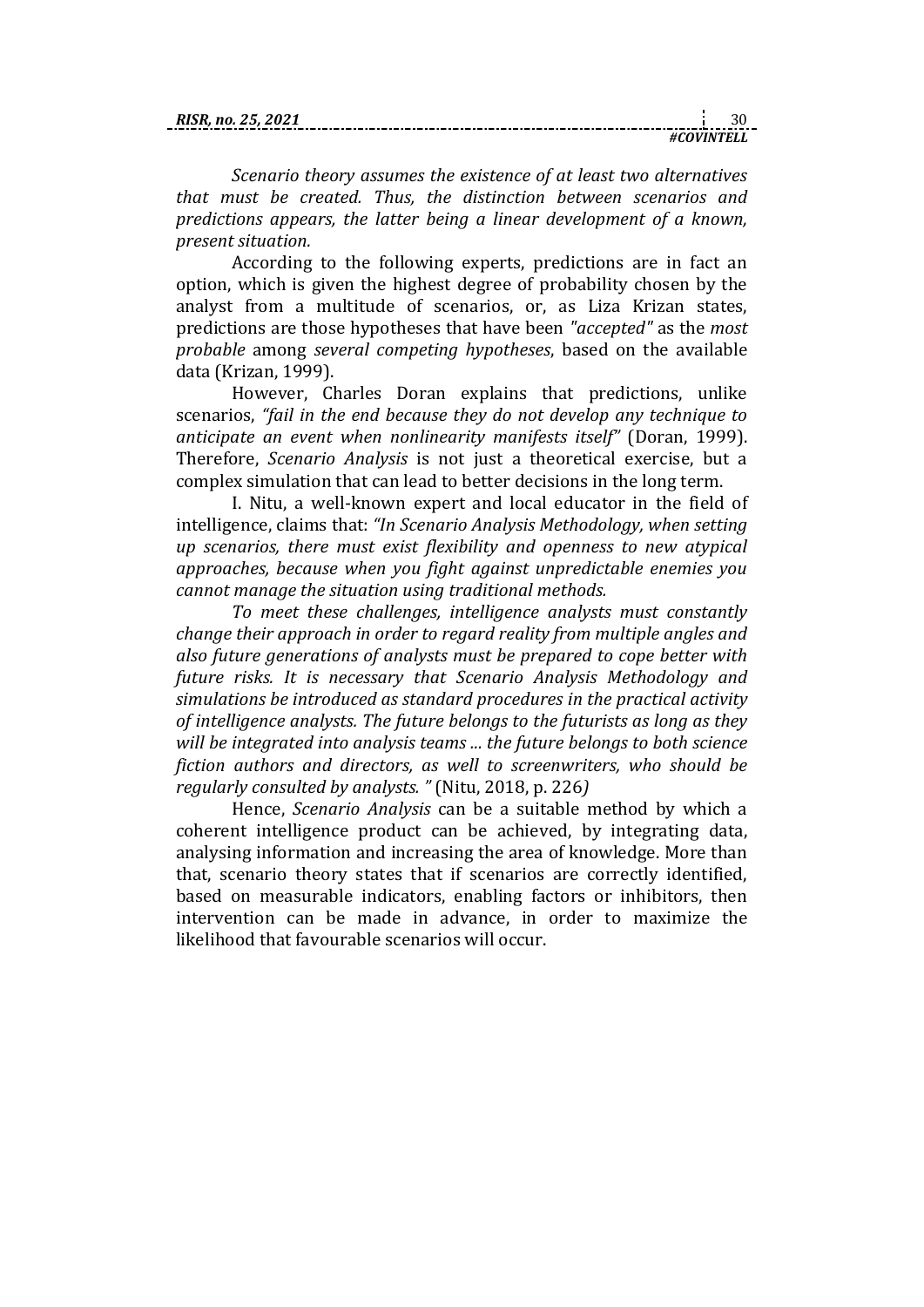| <b>RISR</b><br>R. no. 25.<br>2021 |          |  |
|-----------------------------------|----------|--|
|                                   | 'IVINTEI |  |

With regards to the Coronavirus (COVID-19) situation, it must be acknowledged that many elements of this crisis (social, economic or geostrategic) are only revealed now, but they originate from prepandemic developments. This is one of the reasons why intelligence analysts need to identify ways to integrate the uncertainties of the present into a normal evolutionary framework. When there are conditions of uncertainty, one of the great virtues of the scenario analysis is that practical modelling can be done for different periods of time.

Scenario Analysis is among the only few possibilities to exploit the future marked by uncertainty. Therefore, this practice offers the possibility to map out mutually exclusive scenarios in the short, medium and long term. The debate on current uncertainties leads to different scenarios for the future; thus, accepting uncertainty means being aware that there is no certainty about future developments. More than that, Scenario Analysis allows several divergent points of view to be integrated coherently; in this way the diversity of perspectives becomes an obvious plus, which enables the revelation of some important elements and structures of the future.

Finally, after the narratives are introduced in the decision plan, all the indicators underlying those scenarios must be identified and their evolution must be monitored.

## **Basic steps in Scenario Analysis Methodology**

*Scenarios Analysis* is a useful technique for exploring the many ways a situation might evolve, anticipating surprise developments, and generating field requirements when dealing with little concrete information and a highly ambiguous or uncertain threat.

Scenarios Analysis is a systematic method for brainstorming multiple explanations of how a situation may develop when considerable uncertainty and several underlying key drivers are present.

## **The basic steps are:**

*1. "Identify the focal issue either from intelligence requirements or by interviewing experts and officials who are most knowledgeable about the topic.*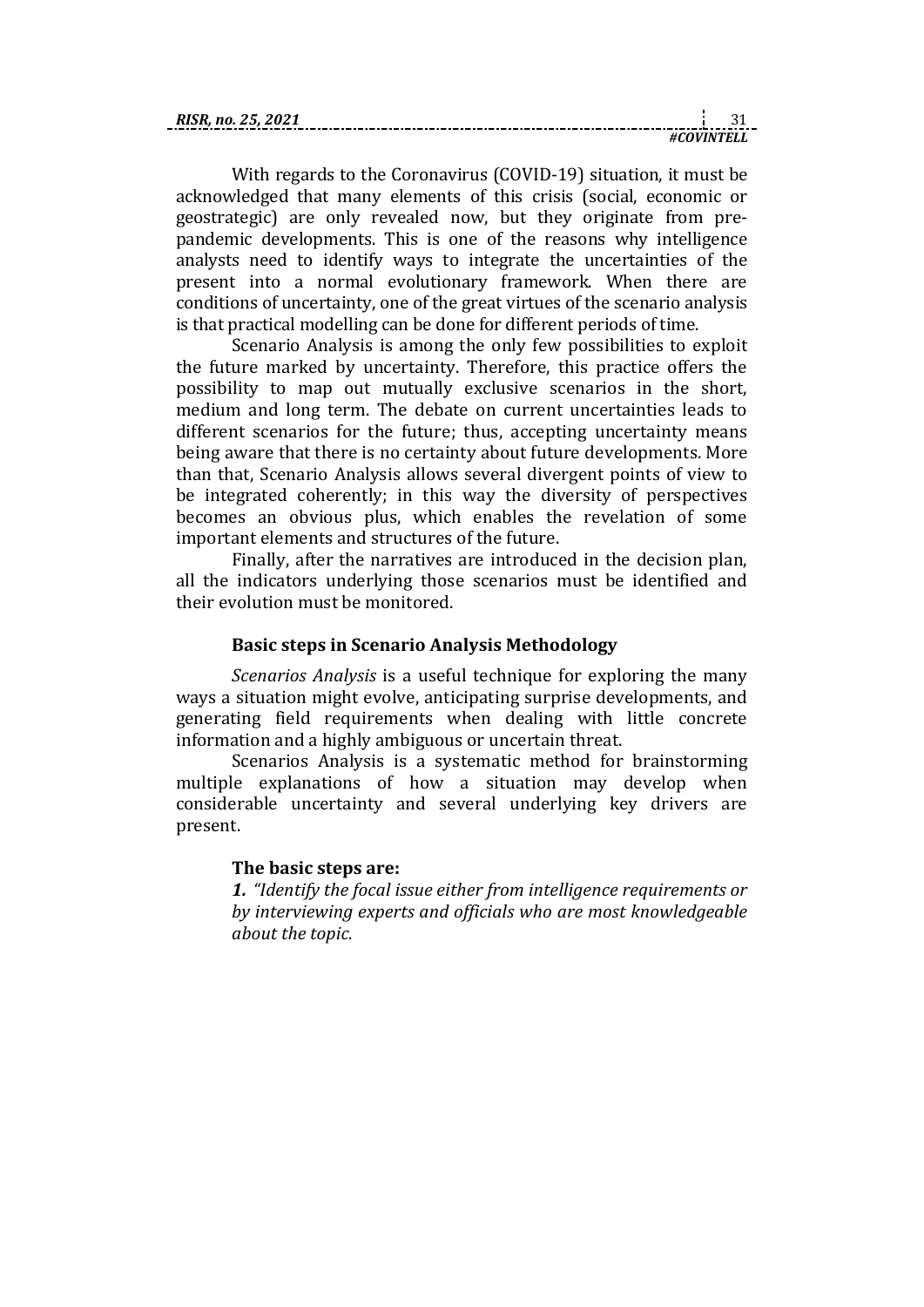*2. Generate a list of forces or factors that will influence how the situation is most likely to evolve. From these, identify several key driving forces. It is useful to have several experts participate in the creation of these key drivers.*

*3. Define the two ends of the spectrum for each driver.*

*4. Pair the drivers in a series of 2 x 2 matrices.*

*5. Develop a "story" or two for each cell of each 2 x 2 matrix.*

*6. Select from all the generated scenarios those most deserving of attention because they illustrate compelling and challenging futures not now being considered.*

*7. Refine the list of key drivers.*

*8. Develop indicators that could be tracked to determine whether the selected scenario is or is not developing.*" (Pherson, 2018)

*The technique can be illustrated using the question: "What is the future of (…)?"*

# **The new world order, challenges and social resilience**

The reality is that this health crisis generated various changes, which imposed a new state of normalcy. Thus, this new situation requires a comprehensive identification of risk developments with high probabilities of materialization, which can be assessed in a timely manner by analysts in a scenario analysis.

Currently, many changes that emerged from the pandemic phenomenon can be noticed without too much effort, but others can be only vaguely intuited. Moreover, the magnitude of these changes (psychosocial, economic, geopolitical, and not only) will be directly proportional to the duration and intensity of the pandemic (Toderean, Celac, & Scutaru, 2020, p. 498). As a result, the signals of these changes can become favourable conditions for any actions that could increase the resilience of human society.

So, if we agree to define resilience as the ability of an individual, group or society to develop effectively and continue to project itself into the future, despite all the destabilizing events or difficult living conditions, sometimes even severe traumas, then, there are many encouraging elements in this conceptual equation.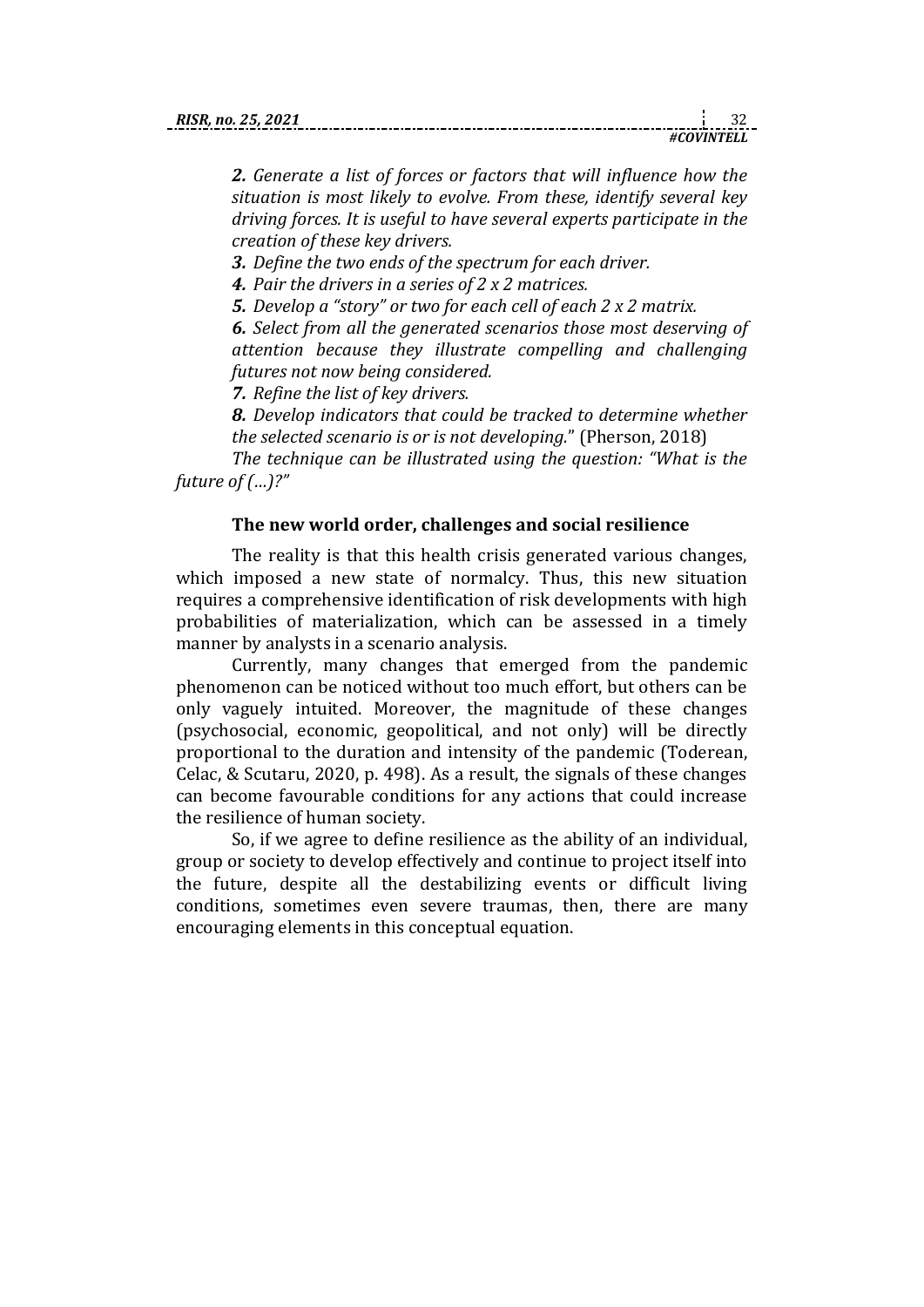| KI. |  |
|-----|--|
|     |  |

*A very important aspect is that if it is assumed that social resilience has three properties, the first being resistance which represents the efforts of a social entity to withstand a disturbance and its consequences, the second being recovery represented by the time required for an entity to recover and the third being creativity represented by the capacity to adapt to new circumstances and the ability to learn from the unfortunate experience of a disturbance, then we must accept and prepare to meet the random nature of major crises and we must also understand that the illusion of complete foresight is dangerous!*

Even though humanity is not yet ready to manage the uncertainty in social systems, this crisis provides an opportunity to change many of the habits that have become entrenched over the time. Among the changes already visible are those that come from the medical/sanitary and emergency management systems, which are obviously designed for peace and stability.

In future wars, perhaps with even more dangerous viruses, the international community must be prepared to identify from early time the viruses or strains of lethal viruses. This could effectively control the situation in advance, and reduce the outbreaks of infection. Antidotes and treatments could also be produced more quickly, and modular or temporary hospital units could be set up faster than usually.

More than that, adequate preparation could considerably improve the capacity of production for sanitary equipment and medical materials. Additionally, an anticipatory preparation would allow the early construction of reserves and stocks.

It is necessary for doctors, virologists, epidemiologists and biologists to become an integral part in the state decision-making process and for the civil society, through information and awareness, to acquire minimum knowledge and skills related to epidemiological protection and prevention. More effective awareness campaigns could also be launched and run in a timely manner, in order to limit the spread of the unwanted side effects. Health diplomacy must become an inherent component of classical diplomacy and defence ministries must set up departments to deal not only with biological or nuclear weapons, but also with epidemics and/or pandemics.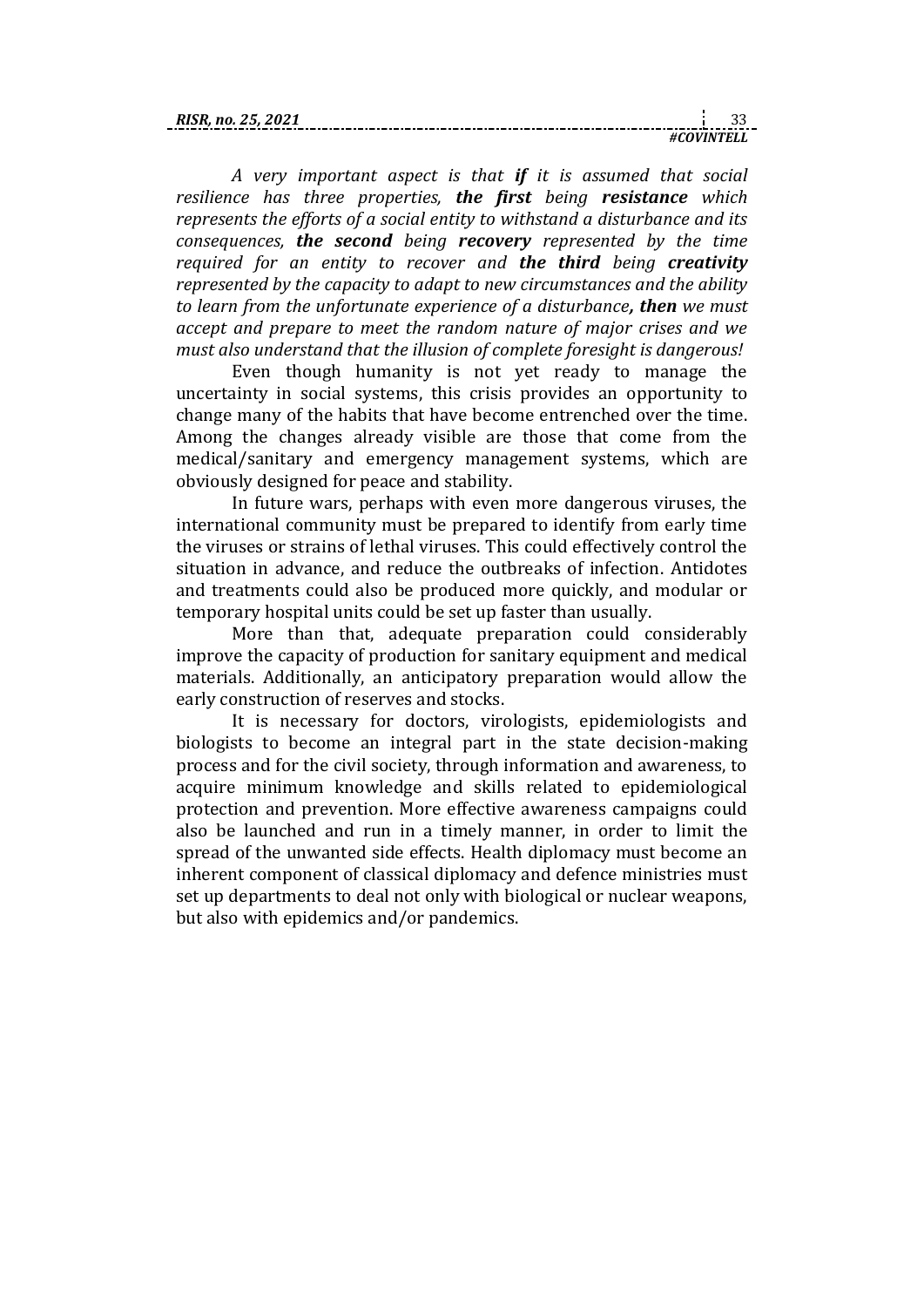| <b>RISR</b><br>25.<br>2021 |        |  |
|----------------------------|--------|--|
|                            | 7INTEL |  |

To meet all these challenges, intelligence organizations should develop MEDINT (Toderean, Celac, & Scutaru, 2020, p. 22) (Medical Intelligence) capabilities alongside the classic OSINT, HUMINT and SIGINT, in order to ensure their early-warning function, to know in advance and to anticipate the occurrence of such potential health crises.

The confrontations in the sphere of informational and psychological warfare did not stop under this health crisis and the context generated by this phenomenon has represented a fertile ground from which conspiracy theories, fake news and misinformation campaigns have emerged and have been highlighted with unprecedented intensity for the last thirty (30) years. Beyond the inherent temptation of the people to believe more easily such stories in times of crisis, uncertainty and anxiety, it should be noted that some false narratives have been deliberately created or amplified by state and non-state entities.

Also, one of the main challenges generated by this health crisis is the growing trend towards de-globalization in favour of nationalist and protectionist approaches. During this crisis and in the following period, the anti-globalist, populist and nationalist tendencies are expected to intensify.

Most likely, such attitudes will continue to expand and, through more nationalism and more bilateral than multilateral negotiations, the public policies characteristic of each country will determine the way in which the international system will be reformulated (Toderean, Celac, & Scutaru, 2020, p. 88).

In the midst of this health crisis, the possibility of political authoritarianism in excess must be taken into account. This pandemic provided acceptable pretexts for authoritarian leaders to eliminate their opposition as well as to close borders, or reject accusations and accusers from the public debate, based on health principles and other urgent issues. In this category, messages and attitudes of extremist and xenophobic type have emerged already, which blame entire ethnic, professional, or social categories. As a result, it is likely that the polarization of society and the widening of the gaps between different socio-demographic, ethnic and professional categories will be an important challenge for the coming periods.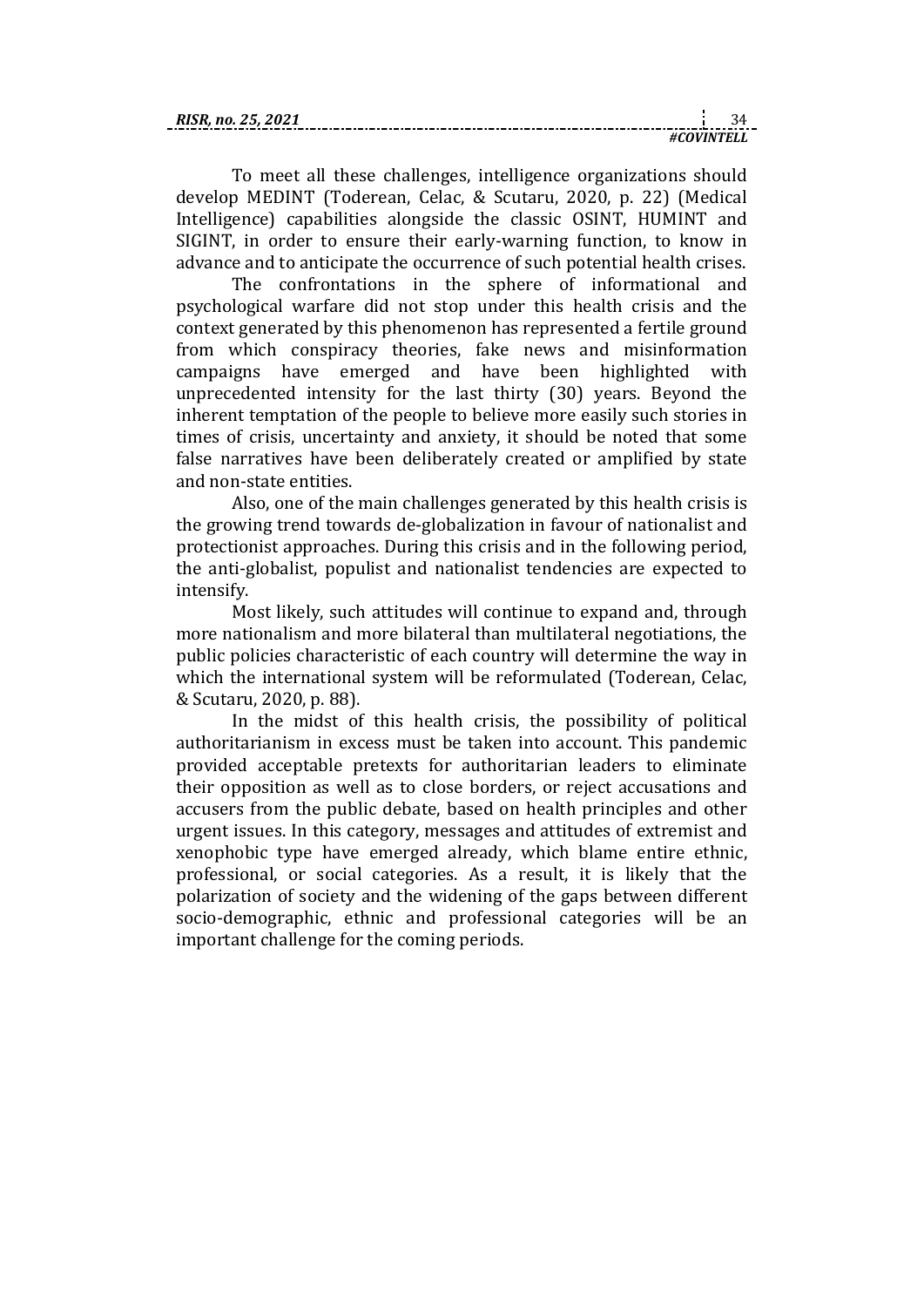| RIS |  |
|-----|--|
|     |  |

Reconciliation through broad support and solidarity projects is necessary to avoid political currents that lead to civil disobedience, violation of the law, violence, anarchy and collapse. Against the background of eroding the internal economic and social balances in democratic countries, challenges to political and economic values are also expected.

Moreover, several tendencies can be noticed in the sociopolitical sphere. Massive disruptions that occur in supply chain flows, in the long-term, could lead to the decline of globalization and a decrease in international cooperation. The relocation of some important industries in different national regions or enclosed to national territory and the imperative to reduce the length of supply chains will lead to an increased intensification of intra-regional trade, compared to global trade.

This phenomenon will also reduce transport distances on the trade routes for the commercial goods, an aspect that will most likely affect, as a consequence, the revenues obtained from the global transport activity. The first important geopolitical questions are: (1) how supply chains will be rebuilt and (2) how commercial traffic nodes will look like in the medium and long term.

By answering these questions, it will be possible to identify how the interdependent relations between the economies of different states will change (Toderean, Celac, & Scutaru, 2020, p. 56). National protectionism could lead to an era of more isolationism and stronger feelings of sovereignty.

There is a high probability that the stringent need to follow and monitor the virus and the host carriers will lead to widespread public acceptance of mass surveillance by governmental agencies. Similarly, it is likely that centralizing efforts to counter the virus will inoculate in the civil society the feeling of accepting authoritarian and powerful leaders much more easily.

Externally, it is likely that migration pressure will increase in Europe and other developed areas, including the United States, due to the fact that populations will flee from underdeveloped countries, less able to withstand the disease and its consequences, including food shortages.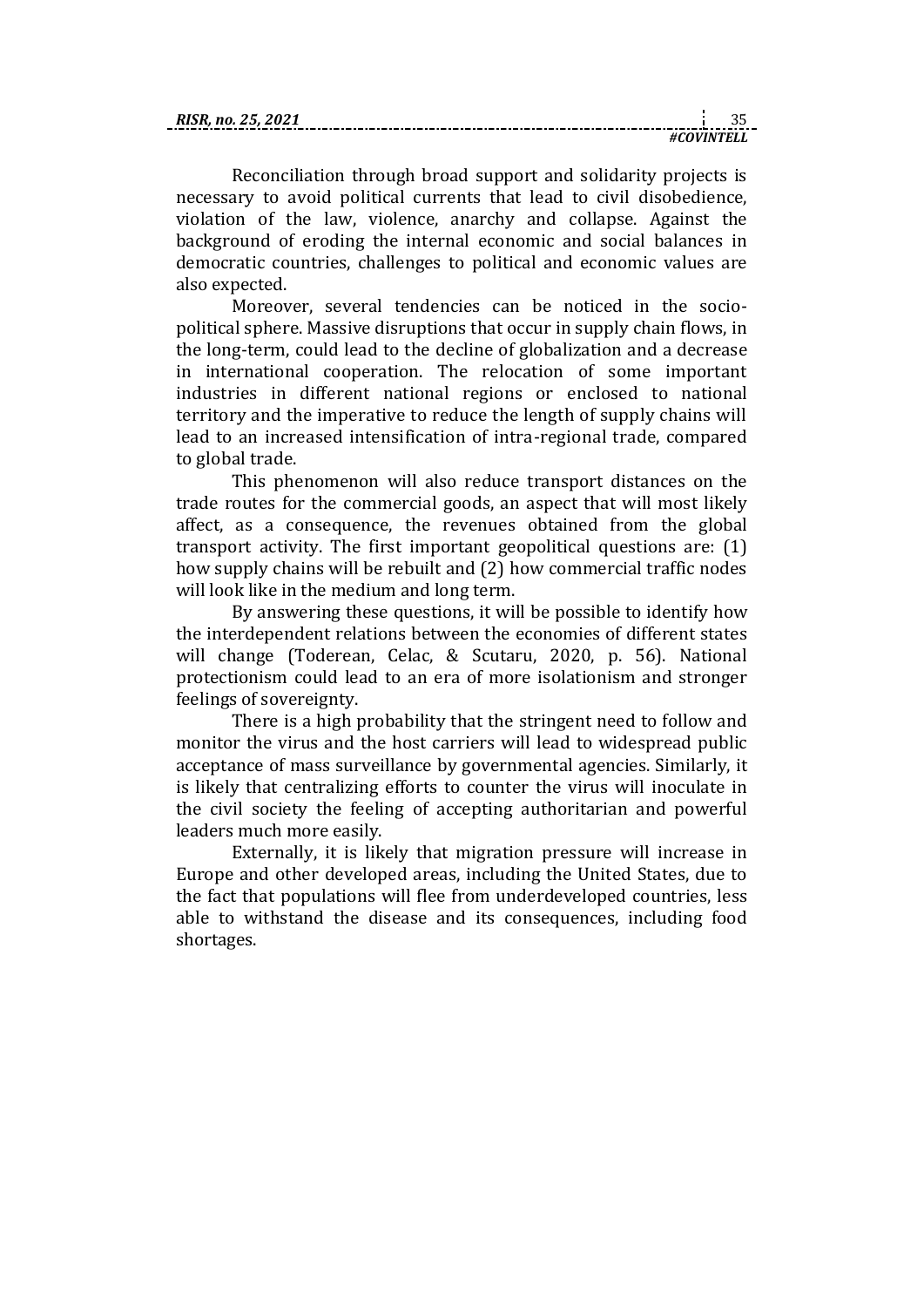Internally, it is likely that the gap between disposable incomes will widen and richer citizens will be able to afford the best medical care that can be bought, while the less affluent working class will be left to cope as best as it can, with minimal resources.

The erosion of the world order is also foreseen amid the recalibration of economic and military power balance globally. American leadership will lose its influence and tendencies to abandon or challenge the international institutional framework will increase. The exaltation of geo-technological competition between the US and China will accelerate the evolution towards a technological bipolarity globally (Toderean, Celac, & Scutaru, 2020, p. 36). This aspect will be determined by the promotion and dissemination of technological standards (5G, quantum processing, and biotechnologies) of associated products and regulations on their use for the benefit of the citizens and the authorities.

This phenomenon will manifest itself even by imposing conditions in political relations with other states or by assuming a certain set of standards and technologies, respectively by excluding from the market the competitor's technologies. The subsequent effects will materialize in the form of a competition for markets and for influencing major decisions on technological standards in developing countries. The decline in long-term imports, due to the American recession, translates into a recession for the two economic powers, China and the USA.

This would accelerate in both states the ongoing social and political reforming processes. The trade war remains a matter of high importance and perhaps more intense than before the pandemic. Likewise, the way in which China will deal with the economic problems that will follow due to declining exports, will determine its future.

Furthermore, due to the fall in oil prices below the positive level, taking into account the country's budgetary dependence on oil production and sales, Russia is expected to fall into recession sooner than other states, even if the health crisis started late there, according to the local media. This aspect would cause a socio-economic destabilization not only in Russia, but also in the states whose economies are dependent on it, the Central Asian and Caucasian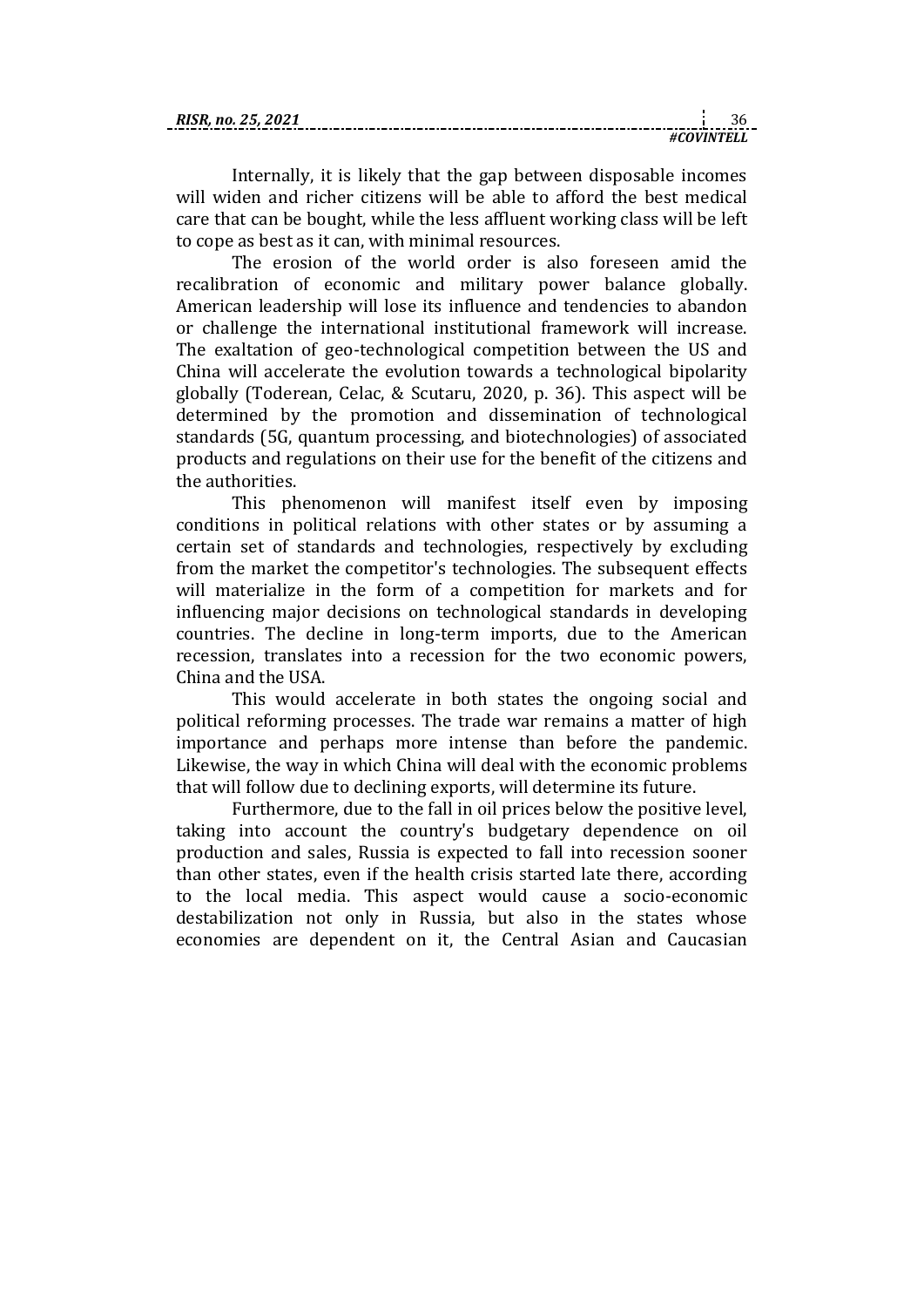| RI. |  |
|-----|--|
|     |  |

periphery, respectively. As a result, we will probably witness situations of socio-economic instability in both regions. In the most aggressive scenario, social instability can turn into military instability, which would attract the involvement of other states as well.

Competition and not cooperation has intensified amid this pandemic. Firstly, the race for endowments with sanitary equipment was highlighted in which each nation seemed to act on its own. In the same context, signs of cooperation were rarely observed and, most often, with more bilateral than multilateral values.

At Community level, the main criticisms of the EU have been related to the late activity and the limited effects of solidarity mechanisms. The EU has also been accused of sluggish financial support and lack of proper conditions for the implementation of measures to reduce the economic crisis that will follow in the coming years.

After BREXIT, this was probably the real test for the EU, as the free movement of the population (the Schengen Agreement) was *de facto* cancelled by national decisions, which did not come from the European Community. This is why the European architecture will enter into an extensive strategic reflection process, in order to respond more efficiently, both to the safety and health needs, as well as to the social and economic ones of its members.

In addition, the race of technological endowments with innovative effects and radical implications over international security enforce the need for fast, stringent and exhaustive adjustment of the non-proliferation and arms control regime. More than that, the new dynamics of technological developments will have a remarkable impact in the military field, where the fast progress and increased use of remotely controlled military platforms, so-called aerial, ground, marine or submarine drones, is no longer a novelty. Additionally, the accelerated evolution of autonomous combat systems is enhanced by *Artificial Intelligence*.

Automatic combat systems are becoming a reality and the United States, Russia, and China are making no secret of the fact that they are engaged in the development of hypersonic missiles that will travel with speeds that can exceed ten times the speed of sound and cannot be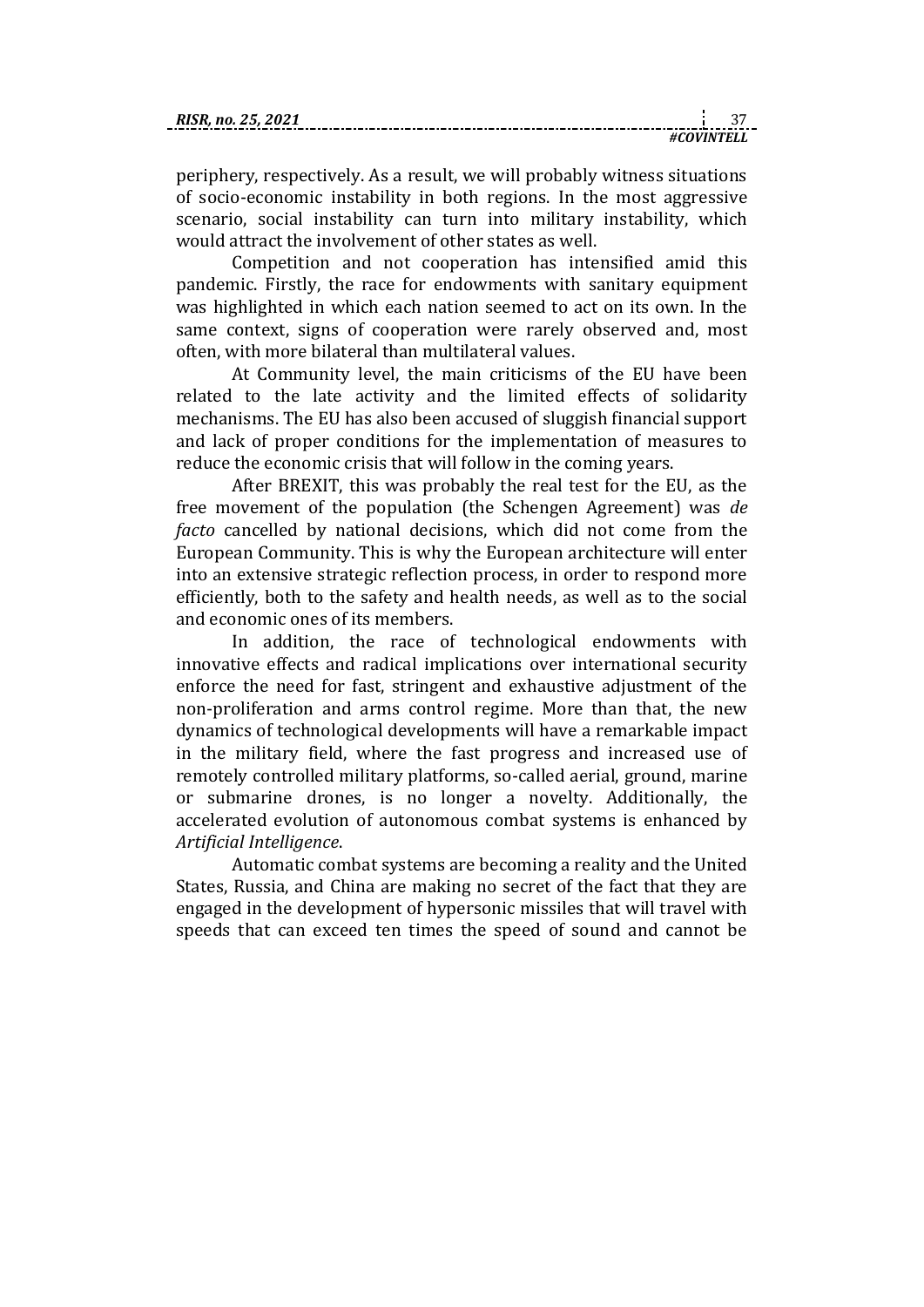intercepted by present missile defence systems (Toderean, Celac, & Scutaru, 2020, p. 122).

Besides, the rise of "new space" technologies simultaneously with their cost reduction and the increase of their availability are evolutions of the "new space" concept and will be accelerated by this pandemic experience.

The high-speed evolutions of space technologies are currently supported especially by the private sector and reflect insight into important sources of profit that lead to a new chase for "gold", respectively a new space race. The main objectives of aerospace industry development aims to support various terrestrial activities and make them more efficient, through space capabilities, as well as through ambitions to exploit outer space for scientific and economic purposes.

This space competition also generates a series of dilemmas and concerns, as follows:

 $\checkmark$  0n the one hand, it focuses on security and sustainability aspects and targets the number of satellites and their exponential growth.

 $\checkmark$  0n the other hand, it pursues the militarization and arming trend of cosmic space.

Therefore, following the trends highlighted above, a stringent need of efforts emerges to establish new rules of conduct, mandatory regulations under an effective regime, in order to ensure the sustainability, stability and security of Outer Space. (3SoS-Security, Stability and Sustainability in Outer Space initiatives, launched last autumn by the EU Special Representative for Outer Space). (Delegation of the European Union to Costa Rica, 2019)

In other words, growing concerns regarding the spread of antisatellite technologies, cyberspace and outer space, are no longer a secret and are already recognized and addressed as military operational areas. That being said, the international regime of arms control, disarmament, and non-proliferation, require a significant and constant effort to adjust its conceptual delimitations.

In psychosocial terms, the pandemic crisis has forced even sceptics and traditionalists to work in a digital/virtual environment,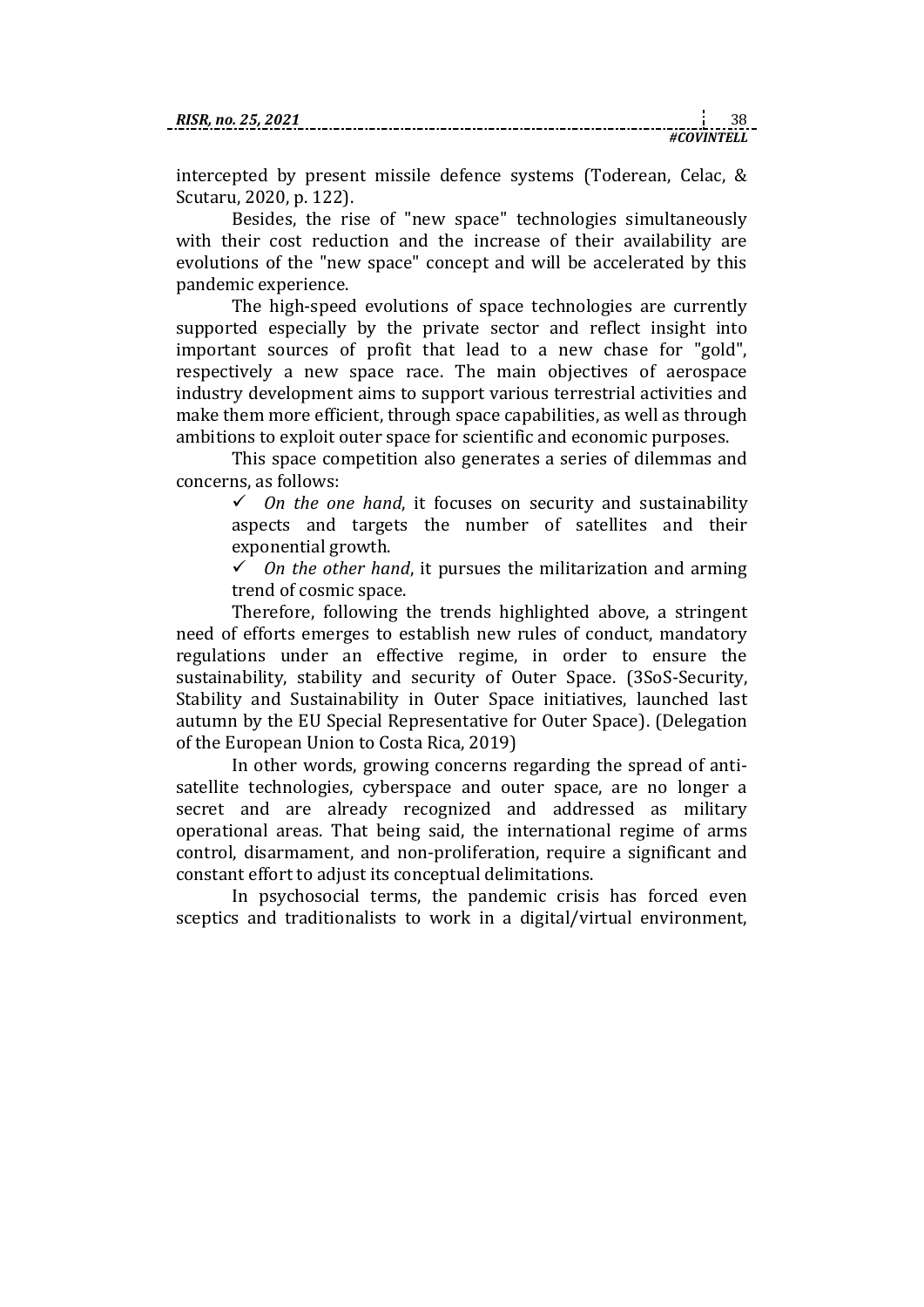| <b>RIS</b><br>nn |  |
|------------------|--|
|                  |  |

which has facilitated the risk of mental overload, as the boundary between work and private life is much more blurred and volatile.

At the same time, the feeling of stress can occur against the background of a compulsive-depressive state of mind, especially in situations that do not involve a simultaneity or precisely structured time schedule. Additionally, the stress feelings are amplified when the team and the work pattern in an organizational framework are missing (these elements are generators of belonging feelings as part of identity).

Moreover, another identified risk arises from fast digitization of educational and economic activities and is represented by a unique increase of cyber-attacks. In addition to data theft, espionage and other dangers, to which all users of smart devices will be exposed, the effects of these cyber-attacks will generate heightened feelings of anxiety and insecurity. So, it must be assumed that a reoriented economy, especially online, will lead to a more vulnerable society to cybercrime, terrorism and mass surveillance.

Following this health crisis, a growing concern can be seen regarding the potential abuse of new technologies, starting from personal monitoring, with smart applications, to many other technologies that can have hidden effects over the human condition, freedom, security and, last but not least, human dignity.

Given these issues, it becomes a top priority to build up a set of procedures, to analyse and report the impact of new technologies on the safety and security of the citizens, as well as to monitor the effects over the system of ethical and moral values and over the rights and freedoms of the citizens. Following new technological developments in the digital field, existing legal framework cannot fully cover the development area.

Although discussions about regulation exists, they are still in the early stages and the questions that arise belong more to philosophy and less to civil and commercial law.

So, these questions will seek to provide an answer to how innovation could be regulated and how new networks and relationships can be built from now on? Moreover, the answers are a matter of greatest importance, especially in the context in which a significant part of the medical system (through telemedicine) and an important part of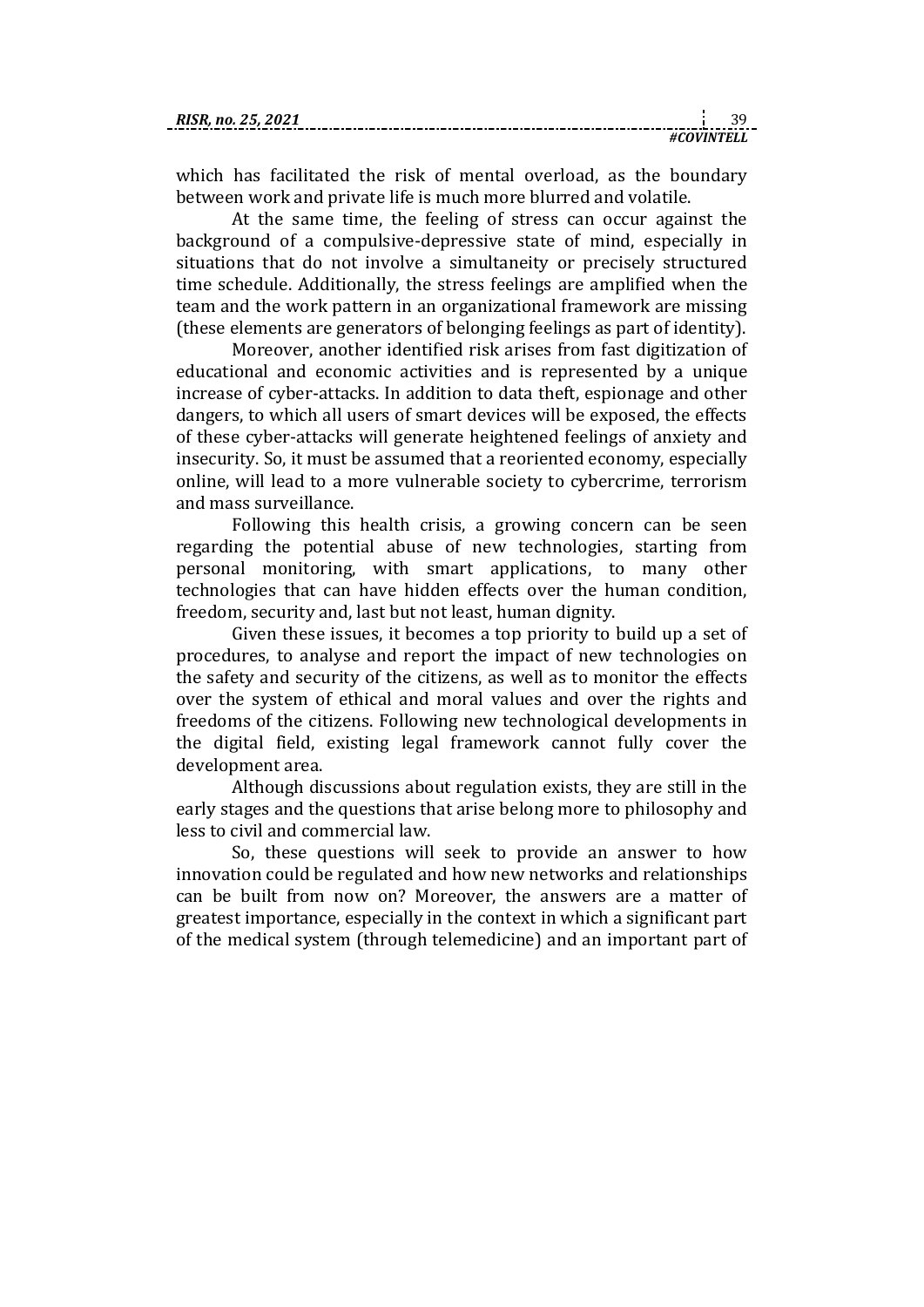| $\mathbf{v}$<br>no. 25 |  |
|------------------------|--|
|                        |  |

the education system (through various e-learning platforms), will be converted and will pass progressively, to the digital area.

In the same digital context, the gap between those who already use modern technology and vulnerable people, who do not have access to it, will grow even more. In addition, given the fact that human resources are essential for maintaining a competitive advantage all over the world, it is very likely that the countries where access to education is restricted for economic reasons will face disadvantages globally, on several different levels.

Similarly, without proper rebuilding and strategic improvement of the economy and civil society, it is probable that the lockdown state, imposed for crisis management, will lead to differences between the rural and urban environment.

### **Conclusions**

There is no doubt that humanity will survive the effects of this pandemic, just as it survived the black plague of the Middle Ages or the Spanish flu which erupted in 1918, but this health crisis will continue to have dramatic effects on human life, as well as significant economic costs.

In the future, it is certain that humanity will face many other epidemics; the only uncertainty is *not whether they will occur, but when they will occur, how long they will last and what effects they will cause.* The results of globalization and growing interdependence have highlighted increased vulnerabilities to such sanitary phenomena. However, scientific advances in medicine and communication place humanity in a more acceptable position than before.

It would also be a gain for humanity if the intelligence analysis community will be able to provide early warning indicators regarding the next health crises that may occur. Moreover, intelligence organizations must adapt their parameters to the new challenges generated by the Coronavirus crisis and to support policy makers with comprehensive and efficient products meant to cover the deficits of transparency, coordination, coherence and sometimes competence. This health crisis has highlighted the structural limitations and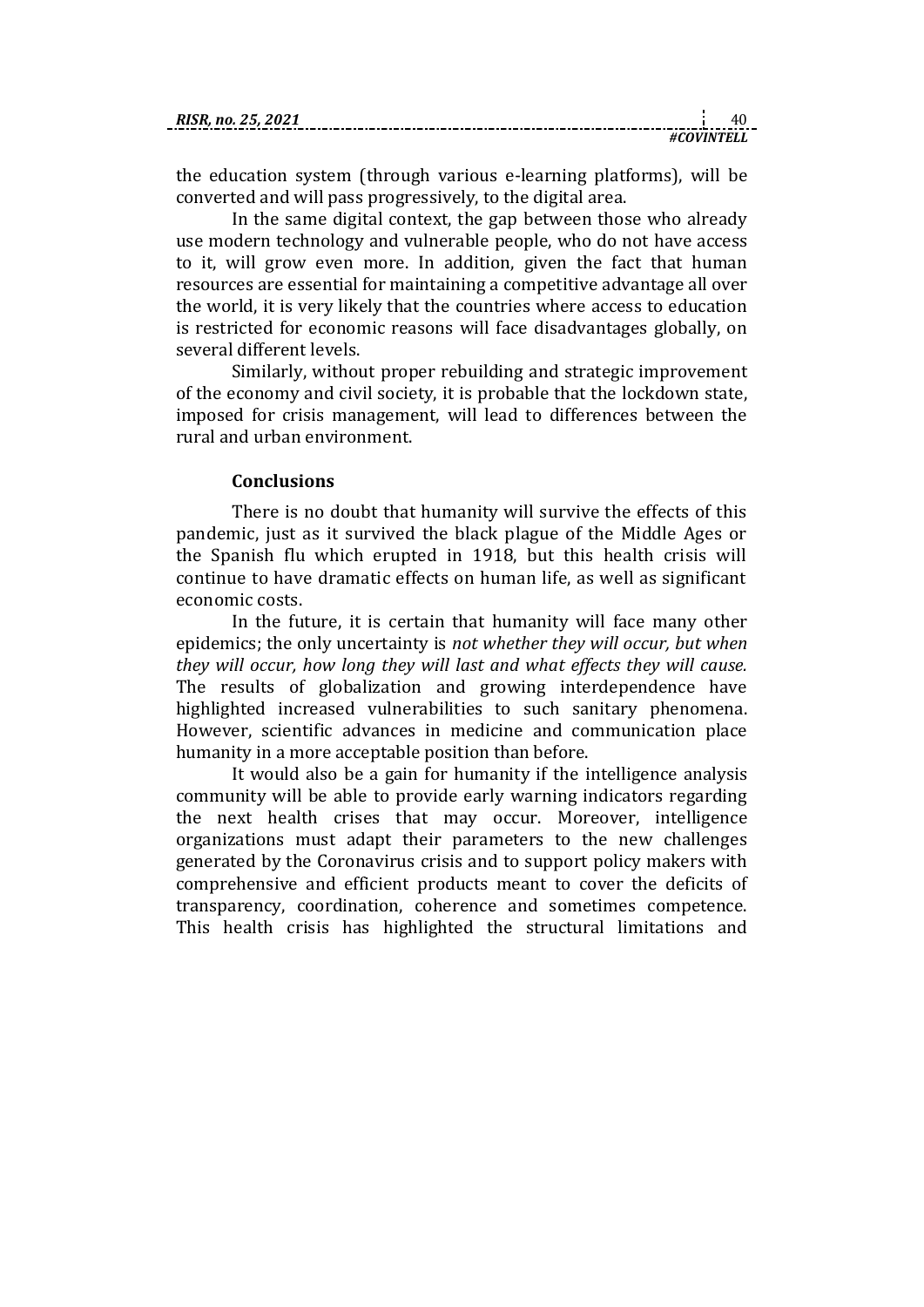functional failures of the public system, with their potential for multiplication.

At the same time, the crisis underlined the issues of global and national economic and financial resilience and those matters arising from the capacity and resilience of the medical system, as well as the technical mechanisms of crisis management.

The crisis can be seen as a springboard for highlighting and accelerating some pre-existing trends, phenomena, or political relations and thus, in the future, *health security, efficient time management and access to food for the population* will be key variables, which must be seriously taken into account in geopolitical dynamics.

In the end, it is necessary to ask the following questions as topics for reflection:

*What is the probability that the next pandemic crisis will occur accidentally (by transfer from animals or due to deteriorating environmental conditions) vs. the likelihood that a future pandemic crisis will be intentionally provoked through biological arsenals in the possession of irresponsible state actors or malicious non-state actors?* 

*The COVID-19 pandemic provided a practical demonstration for any malevolent actor about how much destruction a virus can cause.* 

*What public health and security policies should be adopted to protect humanity?*

*Will humanity have to give up its freedoms for more security? Will Privacy + Liberty vs. Security be the next conceptual dilemma?*

#### **References:**

1. Bizadea, C., Andrei, V. (2015). Risk analysis, a practical perspective. Publishing House of the "Mihai Viteazul" National Intelligence Academy

2. Delegation of the European Union to Costa Rica. (2019, September 19). *SOS SOS SOS: EU calls for ethical conduct in space to avoid collision and orbital debris*. https://eeas.europa.eu/delegations/costa-rica/67538/sos-sossos-eu-calls-ethical-conduct-space-avoid-collision-and-orbital-debris\_sl

3. Doran, C. (1999). *Why Forecasts Fail: The Limits and Potential of Forecasting in International Relations and Economics*. In "International Studies